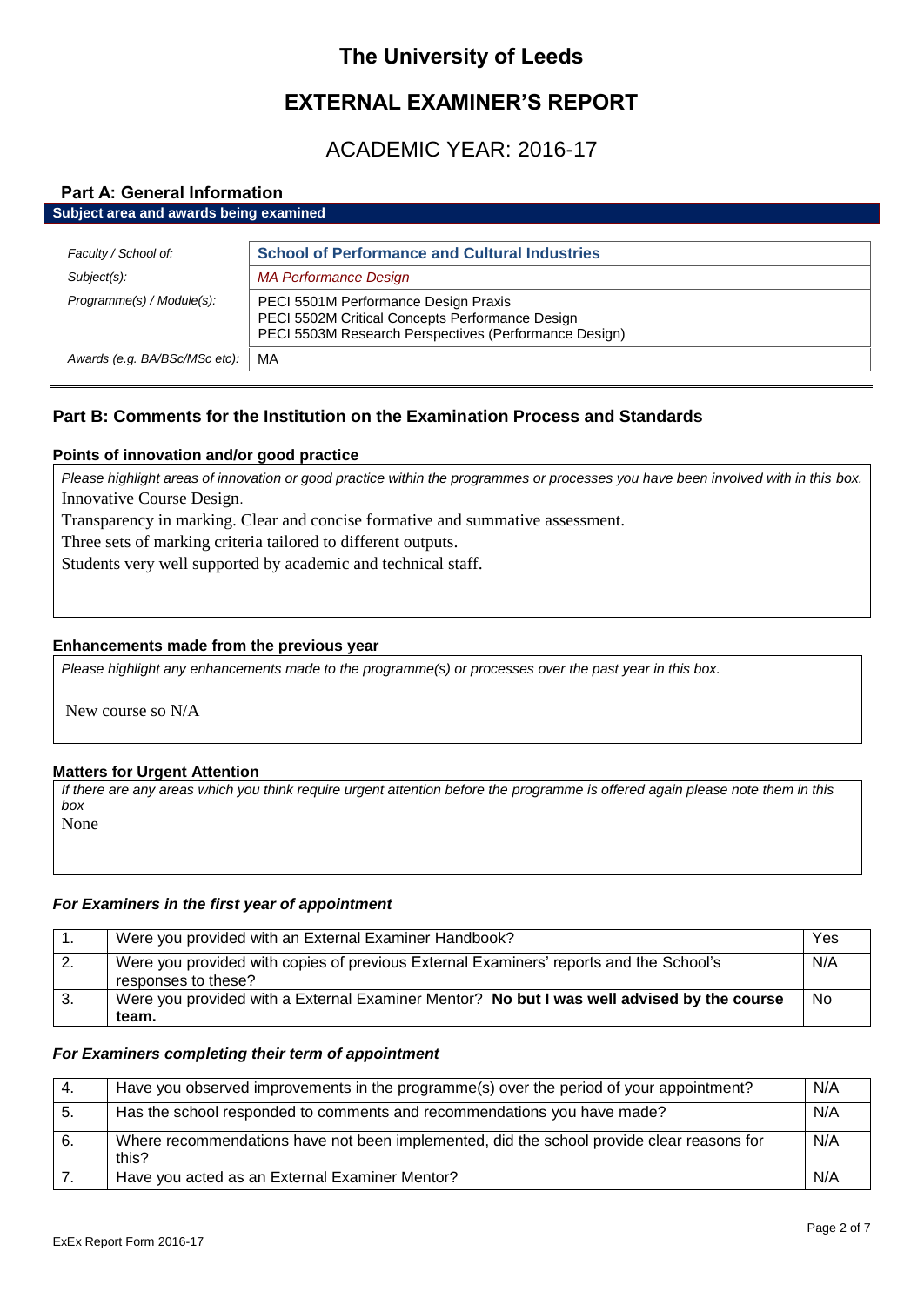*Please comment on your experience of the programme(s) over the period of your appointment, remarking in particular on changes from year to year and the progressive development and enhancement of the learning and teaching provision, on standards achieved, on marking and assessment and the procedures of the School*

N/A

# **Standards**

| 8.  | Is the overall programme structure coherent and appropriate for the level of study?                                                                                                                                                                                                                                                                                                                                                                                                                                                                                                                                                                                                                                                                                                                                                                                                                                           | Yes    |
|-----|-------------------------------------------------------------------------------------------------------------------------------------------------------------------------------------------------------------------------------------------------------------------------------------------------------------------------------------------------------------------------------------------------------------------------------------------------------------------------------------------------------------------------------------------------------------------------------------------------------------------------------------------------------------------------------------------------------------------------------------------------------------------------------------------------------------------------------------------------------------------------------------------------------------------------------|--------|
| 9.  | Does the programme structure allow the programme aims and intended learning outcomes to be<br>met?                                                                                                                                                                                                                                                                                                                                                                                                                                                                                                                                                                                                                                                                                                                                                                                                                            | Yes    |
| 10. | Are the programme aims and intended learning outcomes commensurate with the level of award?                                                                                                                                                                                                                                                                                                                                                                                                                                                                                                                                                                                                                                                                                                                                                                                                                                   | Yes    |
| 11. | Did the Aims and ILOs meet the expectations of the national subject benchmark (where relevant)?                                                                                                                                                                                                                                                                                                                                                                                                                                                                                                                                                                                                                                                                                                                                                                                                                               | Yes    |
| 12. | Is the programme(s) comparable with similar programmes at other institutions?                                                                                                                                                                                                                                                                                                                                                                                                                                                                                                                                                                                                                                                                                                                                                                                                                                                 | $Y$ es |
|     | Please use this box to explain your overall impression of the programme structure, design, aims and intended<br>learning outcomes.<br>This is a research led programme that involves the students undertaking theoretical and practical components to<br>fulfil all the learning outcomes of the course and these are closely aligned with aims. Although the course is tightly<br>structured there is plenty of scope for students to follow their own path within it, playing to their strengths and<br>previous experience. Students may chose to progress with more emphasis on practical or written outcomes in their<br>final research project and there is the expertise across the course team to support this. Informative subject specific<br>lectures are balanced with the development of analytical and critical skills as well as skills in academic writing.<br>Practical workshops support the praxis module. |        |
| 13. | Is the influence of research on the curriculum and learning and teaching clear?                                                                                                                                                                                                                                                                                                                                                                                                                                                                                                                                                                                                                                                                                                                                                                                                                                               | Y/N    |
|     | Please explain how this is/could be achieved (examples might include: curriculum design informed by current research<br>in the subject; practice informed by research; students undertaking research)<br>Both research and practice on this course are informed by the skills and research of the staff team who are at the<br>fore front of the field. Research is embedded in the curriculum design and informs all the modules.                                                                                                                                                                                                                                                                                                                                                                                                                                                                                            |        |
| 14. | Does the programme form part of an Integrated PhD?                                                                                                                                                                                                                                                                                                                                                                                                                                                                                                                                                                                                                                                                                                                                                                                                                                                                            | No     |
|     | Please comment on the appropriateness of the programme as training for a PhD:<br>As this is a research led MA it is totally appropriate that it could form the basis of future PhD study.                                                                                                                                                                                                                                                                                                                                                                                                                                                                                                                                                                                                                                                                                                                                     |        |
| 15. | Does the programme include clinical practice components?                                                                                                                                                                                                                                                                                                                                                                                                                                                                                                                                                                                                                                                                                                                                                                                                                                                                      | No     |
| 16. | Please comment on the learning and assessment of practice components of the curriculum here:<br>Performance Design Praxis is a well conceived module with good assessment procedures in place. However I was<br>concerned that the students were perhaps not given enough time to develop some of the requisite practical<br>performance making skills given the relatively short duration of the module. The course team agreed that the module<br>was rather squashed into the first semester and have elongated the module for 2017/2018 to enable the students to<br>have more time to play and experiment as well as extend their skills base.<br>Is the programme accredited by a Professional or Statutory Regulatory Body (PSRB)?                                                                                                                                                                                     | No     |
|     |                                                                                                                                                                                                                                                                                                                                                                                                                                                                                                                                                                                                                                                                                                                                                                                                                                                                                                                               |        |
|     | Please comment on the value of, and the programme's ability to meet, PSRB requirements here:                                                                                                                                                                                                                                                                                                                                                                                                                                                                                                                                                                                                                                                                                                                                                                                                                                  |        |

**Assessment and Feedback**

| Does the programme design clearly align intended learning outcomes with assessment? | Yes |
|-------------------------------------------------------------------------------------|-----|
|                                                                                     |     |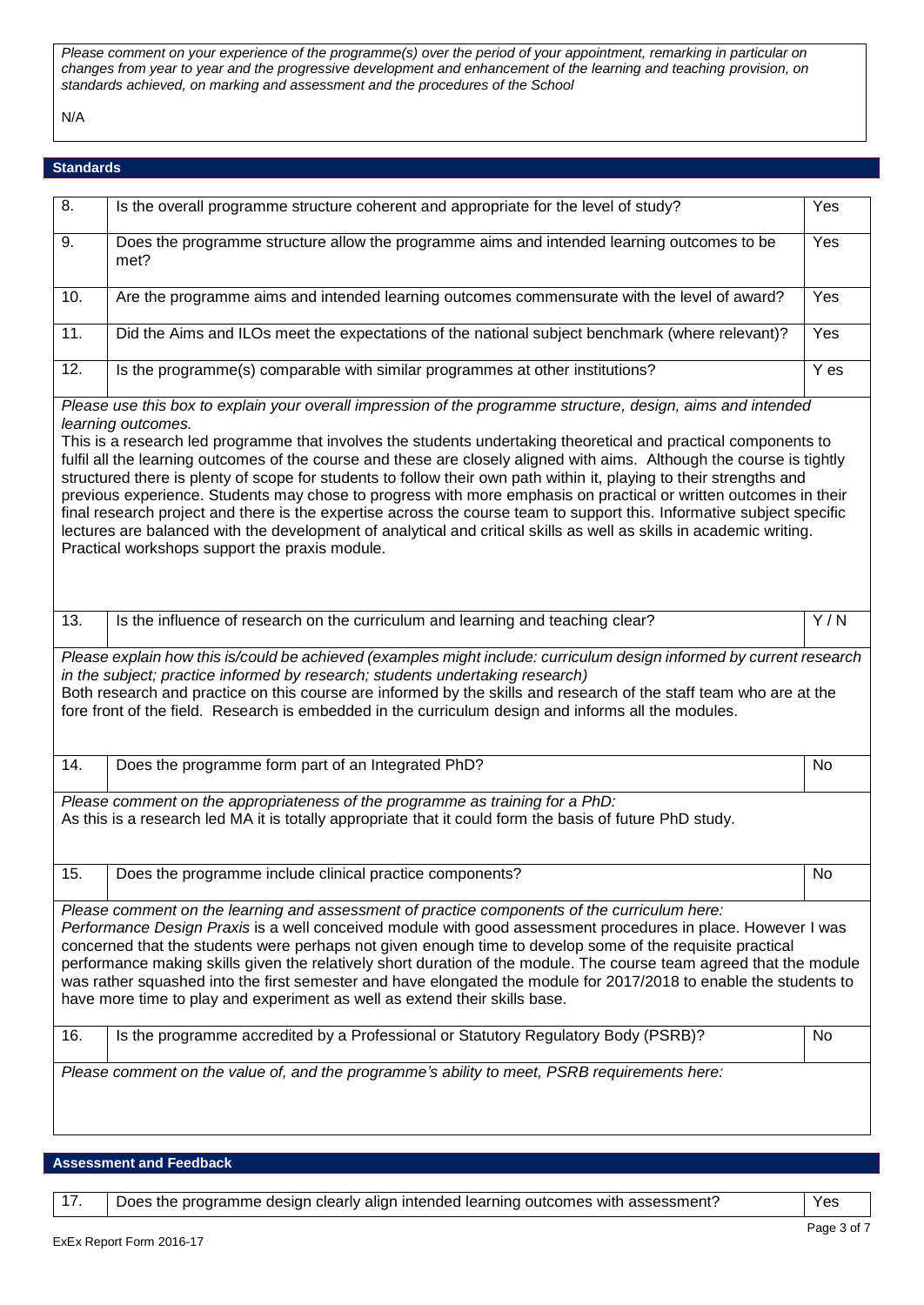*Please comment on the assessment methods and the appropriateness of these to the ILOs, in particular: the design and structure of the assessment methods, and the arrangements for the marking of modules and the classification of awards; the quality of teaching, learning and assessment methods that may be indicated by student performance.*

As previously stated I was impressed with the detailed feedback offered by tutors. Students were given clear indicators as to how to improve their assignments. There was evidence that all marks were moderated and the exam board was transparent and fair.

| 18. | Is the design and structure of the assessment methods appropriate to the level of award?   | Yes |
|-----|--------------------------------------------------------------------------------------------|-----|
| 19. | Were students given adequate opportunity to demonstrate their achievement of the programme | Yes |

*Please comment on the academic standards demonstrated by the students and, where possible, their performance in relation to students on comparable courses; the strengths and weaknesses of the students as a cohort:*

This was the first year of the course with a small cohort of students. I was therefore able to look very closely at all the work of all the students and chart the progress they made over the year. There was a clear progression in their thinking as they encountered the challenges presented by the course evidenced in the high level of research, analytical and critical skills developed over the year. The level achieved by all the students was commensurate with the award of MA and in line with other courses of a similar nature in the sector.

*Please use this box to provide any additional comments you would like to make in relation to assessment and feedback:* See above

## **The Progression and Awards Process**

aims and intended learning outcomes?

| $\overline{20}$ . | Were you provided with guidance relating to the External Examiner's role, powers and<br>responsibilities in the examination process?     | Yes |
|-------------------|------------------------------------------------------------------------------------------------------------------------------------------|-----|
| 21.               | Was the progression and award guidance provided sufficient for you to act effectively as an<br><b>External Examiner?</b>                 | Yes |
| 22.               | Did you receive appropriate programme documentation for your area(s) of responsibility?                                                  | Yes |
| 23.               | Did you receive appropriate module documentation for your area(s) of responsibility?                                                     | Yes |
| 24.               | Did you receive full details of marking criteria applicable to your area(s) of responsibility?                                           | Yes |
| 25.               | Were you provided with all draft examination papers/assessments?                                                                         | Yes |
| 26.               | Was the nature and level of the assessment questions appropriate?                                                                        | Yes |
| 27.               | Were suitable arrangements made to consider your comments on assessment questions?                                                       | Yes |
| 28.               | Was sufficient assessed work made available to enable you to have confidence in your evaluation<br>of the standard of student work?      | Yes |
| 29.               | Were the examination scripts clearly marked/annotated?                                                                                   | Yes |
| 30.               | Was the choice of subjects for final year projects and/or dissertations appropriate?                                                     | Yes |
| 31.               | Was the method and standard of assessment appropriate for the final year projects and/or<br>dissertations?                               | Yes |
| 32.               | Were the administrative arrangements satisfactory for the whole process, including the operation of<br>the Progression and Awards Board? | Yes |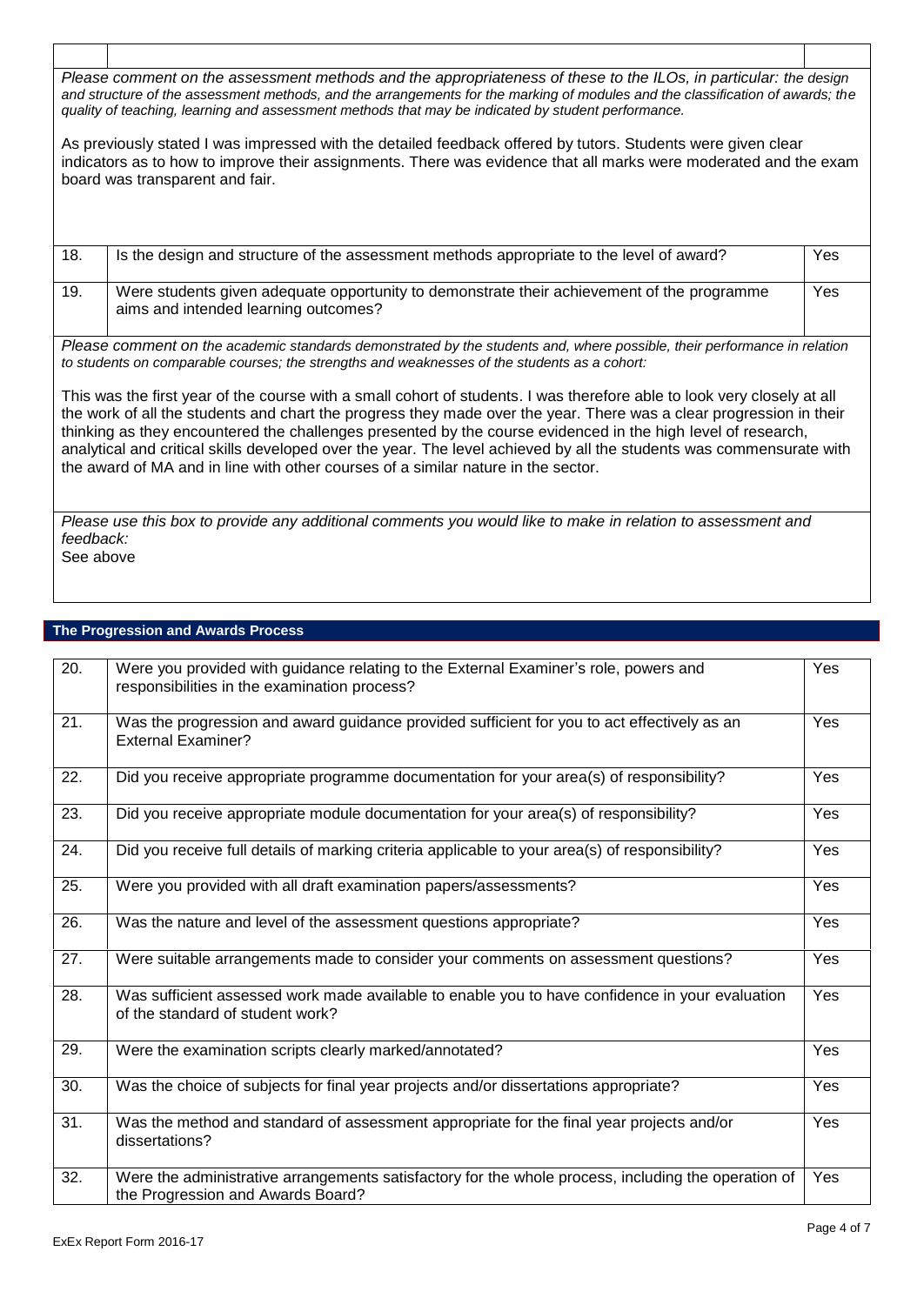| 33. | Were you able to attend the Progression and Awards Board meeting?                                                                                                                                                                                                                                                                                                                                                                                                                       | Yes |  |
|-----|-----------------------------------------------------------------------------------------------------------------------------------------------------------------------------------------------------------------------------------------------------------------------------------------------------------------------------------------------------------------------------------------------------------------------------------------------------------------------------------------|-----|--|
| 34. | Were you satisfied with the recommendations of the Progression and Awards Board?                                                                                                                                                                                                                                                                                                                                                                                                        | Yes |  |
| 35. | Were you satisfied with the way decisions from the School Special Circumstances meeting were<br>communicated to the Progression and Awards Board?                                                                                                                                                                                                                                                                                                                                       | Yes |  |
|     | Please use this box to provide any additional comments you would like to make on the questions above:<br>I was very well supported in my first year as external examiner by the course team and the administration. Thank<br>you. The exam board was well organised, efficient and fair. I was able to make recommendations, hear those of the<br>other external examiners and participate in frank and open discussion with the staff teams in a positive and<br>congenial atmosphere. |     |  |

## **Other comments**

## **Please use this box if you wish to make any further comments not covered elsewhere on the form**

This is an impressive course and there is no question that students are achieving a range of research, critical and analytical skills at the appropriate level. As this was such a small cohort I was able to look extensively at all the projects, the feedback from tutors and chart the students' progress over the year. Rigorous attention was paid to developing these skills. This is embedded in the guidelines and structures of the modules and evidenced in the capacity of the students to expand their research base beyond the set texts as well as in the growing fluency and confidence in their writing. I commend a really strong team for their excellent teaching.

I had some questions around PECI 5501M Performance Design Praxis. Given that this is a research driven MA I applaud the emphasis placed on practice as a form of research and knowledge production. I was therefore slightly concerned that the same amount of attention was not given to the development of the practical skills necessary for performance making in relation to that give to research and critical writing skills. In conversation with the course team it became clear that they also felt the students needed more time to play and experiment in order to develop there practical understanding of the scenographic components of theatre and performance. The team concluded this was in part due to the project being somewhat squeezed into the first semester. For the current cohort they have elongated the project into the spring to give the students more time to develop specific skills and for experimentation.

I was able to talk to four current students during my visit. They were all very articulate about their understanding of the course, what they wanted from it and their ambitions on completion. This including working in the industry as well as pursuing further study so there is a clear link to PhD certainly in the perception of some students. All the students were complimentary about the quality of their teaching and the high calibre of the staff in research terms. They also made a point of saying how well they were supported by the technical staff. I am aware this may not be relevant in terms of the 2016/17 report but I can only assume this pertained to the previous cohort as well and is an example of good practice worthy of note.

At the exam board, one of the other external examiners felt the practice based assessment criteria could be improved. I didn't see this myself but I will look at them more closely in relation to the practical projects this year. Overall this is an excellent course, a leader in the field and I look forward to watching it develop over the coming years.

29/11/2017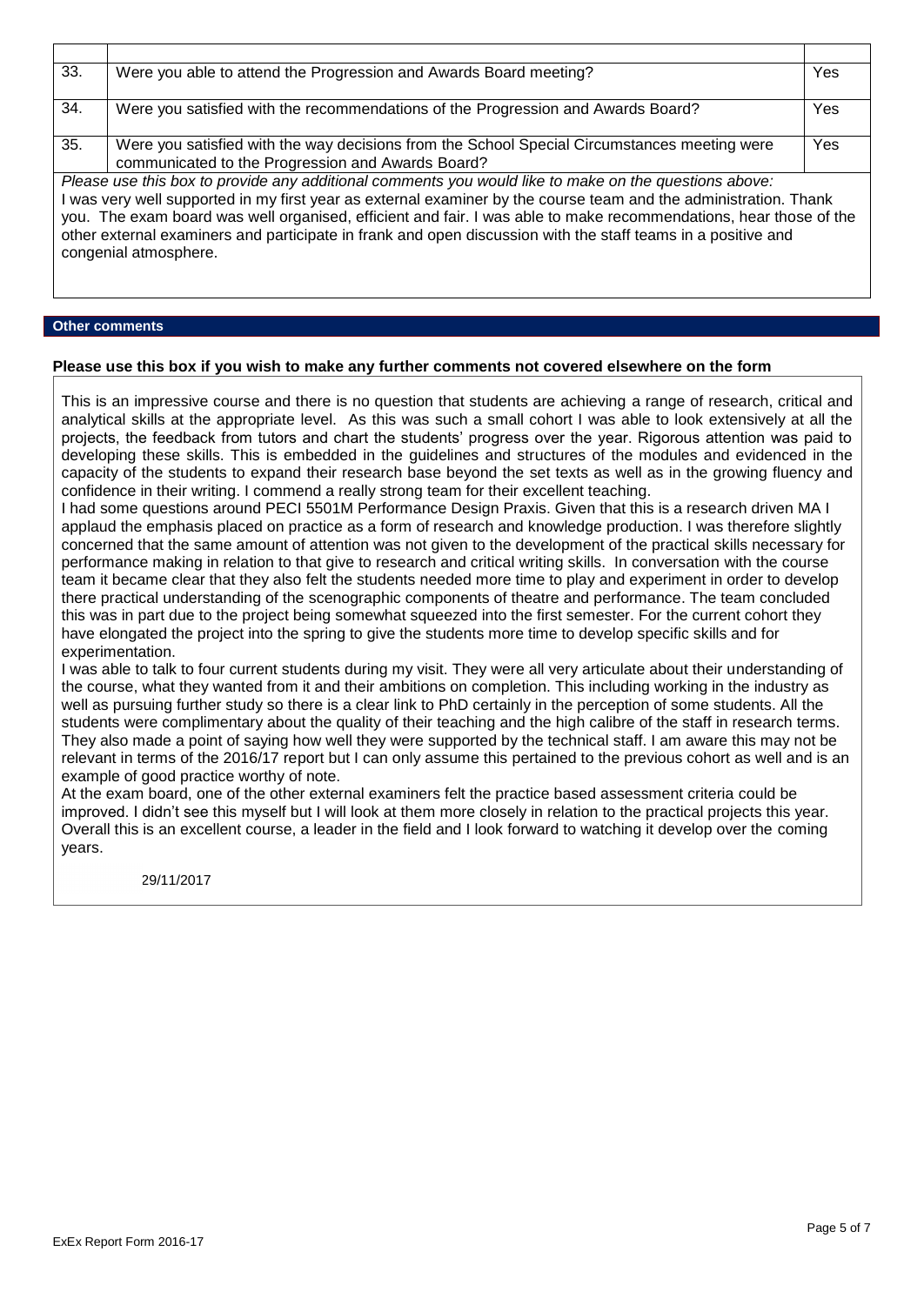# **Name of School and Head of School (or nominee)**

| Title and Name of Responder: |                                               |
|------------------------------|-----------------------------------------------|
| Position*:                   | Head of School                                |
| Faculty / School of:         | School of Performance and Cultural Industries |
| Address for communication:   | University of Leeds                           |
|                              | Leeds                                         |
|                              | LS2 9JT                                       |
| Email:                       |                                               |
| Telephone:                   |                                               |

*\*If the individual responding to the report is not the Head of School please state their position within the School.*

## **Completing the School response**

The completed School response (including the full original report) should be attached to an e-mail and sent to the Pro-Dean for Student Education in the relevant Faculty. Following approval by the Pro-Dean for Student Education, the School must send the response (including the full original report) directly to the External Examiner. A copy must also be emailed to the Quality Assurance Team a[t qat@leeds.ac.uk.](mailto:qat@leeds.ac.uk) External Examiners should receive a formal response no later than six weeks after receipt of the original report.

## *Response to Points of innovation and/or good practice*

We are pleased that the distinctiveness of research-led provision in this field of study is recognised in the report. We are happy that the course design and delivery has been judged clear and supportive. We also note the confidence expressed in assessment processes.

#### *Response to Enhancements made from the previous year*

N/A

#### *Response to Matters for Urgent Attention*

*If any areas have been identified for urgent attention before the programme is offered again please provide a specific response to them here:*

N/A

## *Response to questions 1-7 (and related comments)*

*Schools may provide a general response; however, where Examiners raise specific points these must be addressed individually:* A mentor was not appointed.

### **Standards**

## *Response to questions 8 to 16 (and related comments)*

*Schools may provide a general response; however, where Examiners raise specific points these must be addressed individually:* We note the very positive comments about the research-led nature of the programme.

We have amended the delivery of PECI 5501M Praxis module for 2017-18 to provide a better learning experience for students.

#### **Assessment and Feedback**

#### *Response to questions 17 to 19 (and related comments)*

*Schools may provide a general response; however, where Examiners raise specific points these must be addressed individually:*